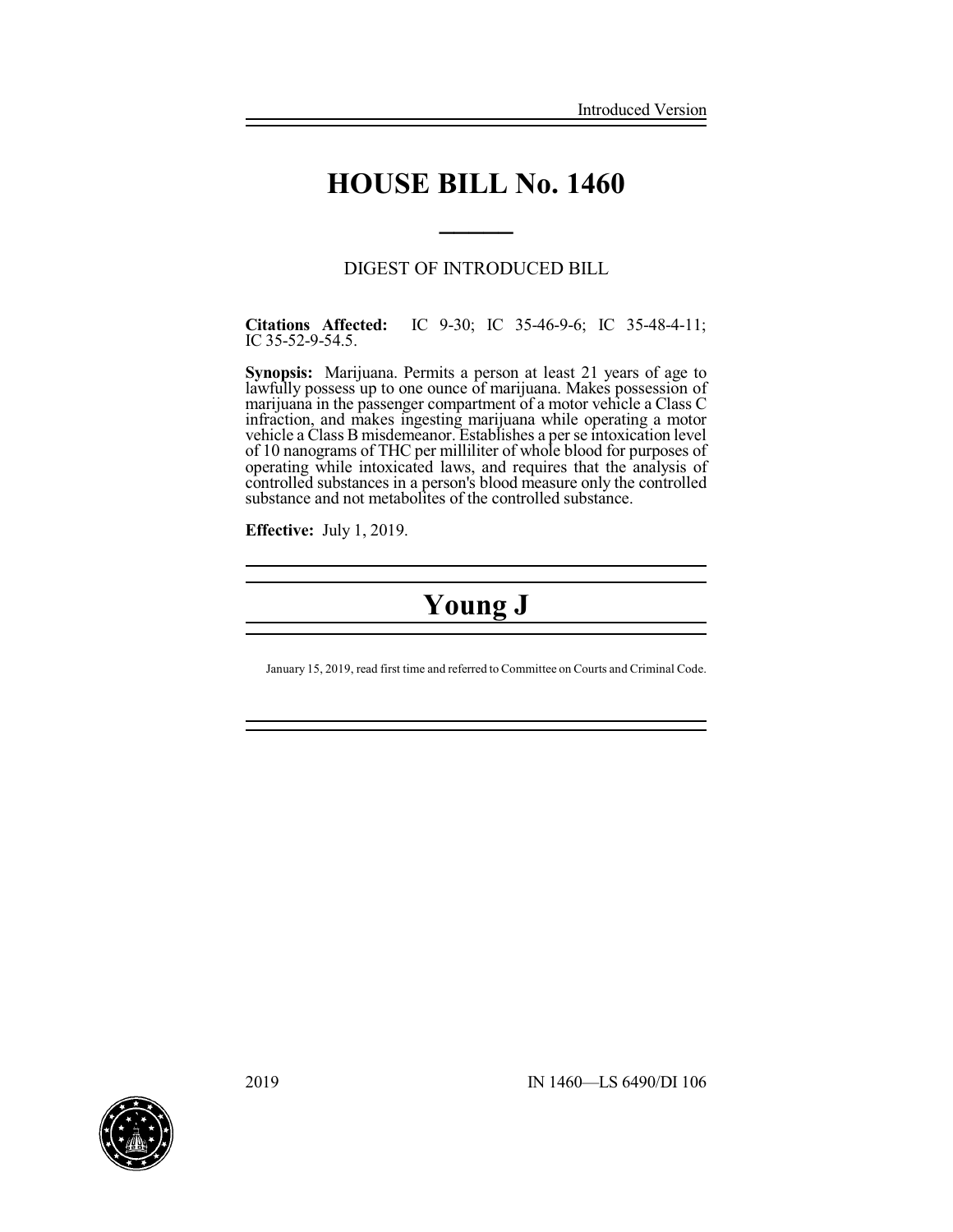#### Introduced

#### First Regular Session of the 121st General Assembly (2019)

PRINTING CODE. Amendments: Whenever an existing statute (or a section of the Indiana Constitution) is being amended, the text of the existing provision will appear in this style type, additions will appear in **this style type**, and deletions will appear in this style type.

Additions: Whenever a new statutory provision is being enacted (or a new constitutional provision adopted), the text of the new provision will appear in **this style type**. Also, the word **NEW** will appear in that style type in the introductory clause of each SECTION that adds a new provision to the Indiana Code or the Indiana Constitution.

Conflict reconciliation: Text in a statute in *this style type* or *this style type* reconciles conflicts between statutes enacted by the 2018 Regular and Special Session of the General Assembly.

## **HOUSE BILL No. 1460**

A BILL FOR AN ACT to amend the Indiana Code concerning criminal law and procedure.

*Be it enacted by the General Assembly of the State of Indiana:*

|    | SECTION 1. IC 9-30-5-1, AS AMENDED BY P.L.63-2018,                      |
|----|-------------------------------------------------------------------------|
| 2  | SECTION 1, IS AMENDED TO READ AS FOLLOWS [EFFECTIVE                     |
| 3  | JULY 1, 2019]: Sec. 1. (a) A person who operates a vehicle with an      |
| 4  | alcohol concentration equivalent to at least eight-hundredths (0.08)    |
| 5  | gram of alcohol but less than fifteen-hundredths (0.15) gram of alcohol |
| 6  | per:                                                                    |
|    | $(1)$ one hundred $(100)$ milliliters of the person's blood; or         |
| 8  | $(2)$ two hundred ten $(210)$ liters of the person's breath;            |
| 9  | commits a Class C misdemeanor.                                          |
| 10 | (b) A person who operates a vehicle with an alcohol concentration       |
| 11 | equivalent to at least fifteen-hundredths (0.15) gram of alcohol per:   |
| 12 | $(1)$ one hundred $(100)$ milliliters of the person's blood; or         |
| 13 | $(2)$ two hundred ten $(210)$ liters of the person's breath;            |
| 14 | commits a Class A misdemeanor.                                          |
| 15 | (c) A person who operates a vehicle with:                               |
| 16 | (1) a controlled substance, other than tetrahydrocannabinol,            |
| 17 | listed in schedule I or II of IC 35-48-2 or its metabolite in the       |
|    |                                                                         |

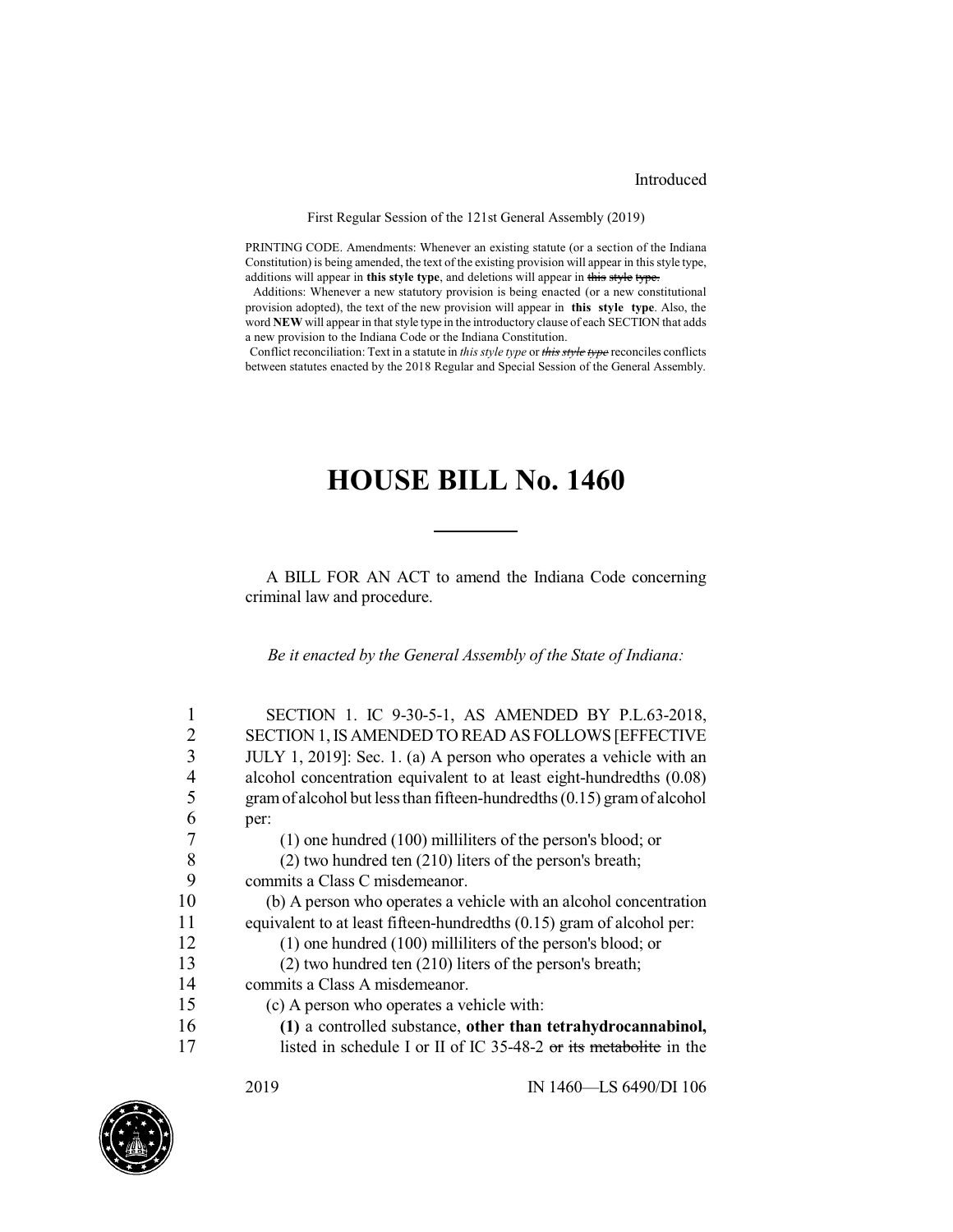person's body **blood; or (2) ten (10) or more nanograms of tetrahydrocannabinol per milliliter of the person's whole blood;** commits a Class C misdemeanor. (d) It is a defense to subsection (c) that the accused person consumed the controlled substance in accordance with a valid 7 prescription or order of a practitioner (as defined in IC 35-48-1) who acted in the course of the practitioner's professional practice. 8 acted in the course of the practitioner's professional practice.<br>9 SECTION 2 IC 9-30-5-4 AS AMENDED BY PL6 SECTION 2. IC 9-30-5-4, AS AMENDED BY P.L.63-2018, SECTION 2,IS AMENDED TO READ AS FOLLOWS [EFFECTIVE JULY 1, 2019]: Sec. 4. (a) A person who causes serious bodily injury to another person when operating a vehicle: (1) with an alcohol concentration equivalent to at least eight-hundredths (0.08) gram of alcohol per: (A) one hundred (100) milliliters of the person's blood; or (B) two hundred ten (210) liters of the person's breath; (2) with: **(A)** a controlled substance, **other than tetrahydrocannabinol**, listed in schedule I or II of IC 35-48-2 or its metabolite in the person's body **blood; or (B) ten (10) or more nanograms of tetrahydrocannabinol per milliliter of the person's whole blood;** or 23 (3) while intoxicated;<br>24 commits a Level 6 felony. commits a Level 6 felony. However, the offense is a Level 5 felony if the person has a previous conviction of operating while intoxicated within the five (5) years preceding the commission of the offense. (b) Aperson who violates subsection (a) commits a separate offense 28 for each person whose serious bodily injury is caused by the violation of subsection (a). (c) It is a defense under subsection (a)(2) that the accused person 31 consumed the controlled substance in accordance with a valid<br>32 rescription or order of a practitioner (as defined in IC 35-48-1) who prescription or order of a practitioner (as defined in IC 35-48-1) who acted in the course of the practitioner's professional practice. 34 SECTION 3. IC 9-30-5-5, AS AMENDED BY P.L.63-2018,<br>35 SECTION 3 IS AMENDED TO READ AS FOLLOWS JEFFECTIVE SECTION 3,IS AMENDED TO READ AS FOLLOWS [EFFECTIVE JULY 1, 2019]: Sec. 5. (a) A person who causes the death of another person when operating a vehicle: (1) with an alcohol concentration equivalent to at least eight-hundredths (0.08) gram of alcohol per: (A) one hundred (100) milliliters of the person's blood; or (B) two hundred ten (210) liters of the person's breath; (2) with:

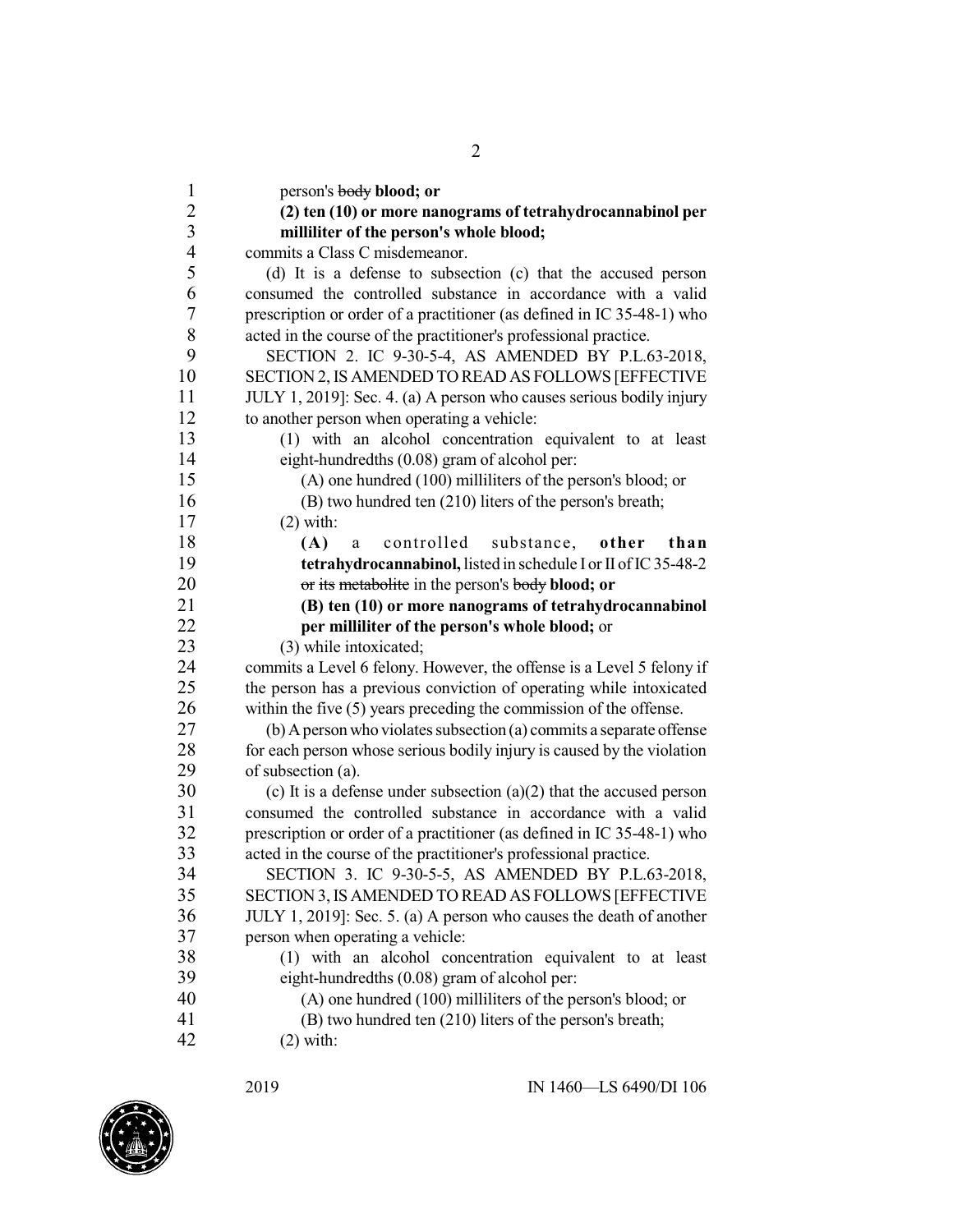| $\overline{\mathbf{c}}$<br>tetrahydrocannabinol, listed in schedule I or II of IC 35-48-2<br>$\overline{\mathbf{3}}$<br>or its metabolite in the person's blood; or<br>$\overline{\mathcal{A}}$<br>(B) ten (10) or more nanograms of tetrahydrocannabinol<br>5<br>per milliliter of the person's whole blood; or |  |
|------------------------------------------------------------------------------------------------------------------------------------------------------------------------------------------------------------------------------------------------------------------------------------------------------------------|--|
|                                                                                                                                                                                                                                                                                                                  |  |
|                                                                                                                                                                                                                                                                                                                  |  |
|                                                                                                                                                                                                                                                                                                                  |  |
|                                                                                                                                                                                                                                                                                                                  |  |
| 6<br>(3) while intoxicated;                                                                                                                                                                                                                                                                                      |  |
| $\boldsymbol{7}$<br>commits a Level 5 felony, except as provided in subsection (b).                                                                                                                                                                                                                              |  |
| $8\,$<br>(b) A person who causes the death of another person when operating                                                                                                                                                                                                                                      |  |
| 9<br>a vehicle under the conditions set forth in subsection (a)(1), (a)(2), or                                                                                                                                                                                                                                   |  |
| 10<br>$(a)(3)$ commits a Level 4 felony if:                                                                                                                                                                                                                                                                      |  |
| 11<br>(1) the person operating the vehicle has a previous conviction of                                                                                                                                                                                                                                          |  |
| 12<br>operating while intoxicated within the ten (10) years preceding                                                                                                                                                                                                                                            |  |
| 13<br>the commission of the offense;                                                                                                                                                                                                                                                                             |  |
| 14<br>(2) the person operating the vehicle knows that the person's                                                                                                                                                                                                                                               |  |
| 15<br>driver's license, driving privilege, or permit is suspended or                                                                                                                                                                                                                                             |  |
| 16<br>revoked for a previous conviction for operating a vehicle while                                                                                                                                                                                                                                            |  |
| 17<br>intoxicated; or                                                                                                                                                                                                                                                                                            |  |
| 18<br>(3) the driving privileges of the person operating the vehicle are                                                                                                                                                                                                                                         |  |
| 19<br>suspended under IC 9-30-10 because the person is a habitual                                                                                                                                                                                                                                                |  |
| 20<br>traffic violator.                                                                                                                                                                                                                                                                                          |  |
| 21<br>(c) A person who causes the death of another person when operating                                                                                                                                                                                                                                         |  |
| 22<br>a vehicle:                                                                                                                                                                                                                                                                                                 |  |
| 23<br>(1) with an alcohol concentration equivalent to at least                                                                                                                                                                                                                                                   |  |
| 24<br>fifteen-hundredths $(0.15)$ gram of alcohol per:                                                                                                                                                                                                                                                           |  |
| 25<br>(A) one hundred (100) milliliters of the person's blood; or                                                                                                                                                                                                                                                |  |
| 26<br>(B) two hundred ten (210) liters of the person's breath; or                                                                                                                                                                                                                                                |  |
| 27<br>(2) with a controlled substance cocaine or a narcotic drug, pure                                                                                                                                                                                                                                           |  |
| 28<br>or adulterated, listed in schedule I or II of IC 35-48-2 or its                                                                                                                                                                                                                                            |  |
| 29<br>metabolite in the person's blood;                                                                                                                                                                                                                                                                          |  |
| 30<br>commits a Level 4 felony.                                                                                                                                                                                                                                                                                  |  |
| 31<br>(d) A person who causes the death of a law enforcement animal (as                                                                                                                                                                                                                                          |  |
| 32<br>defined in IC 35-46-3-4.5) when operating a vehicle:                                                                                                                                                                                                                                                       |  |
| 33<br>(1) with an alcohol concentration equivalent to at least                                                                                                                                                                                                                                                   |  |
| 34<br>eight-hundredths (0.08) gram of alcohol per:                                                                                                                                                                                                                                                               |  |
| 35<br>(A) one hundred (100) milliliters of the person's blood; or                                                                                                                                                                                                                                                |  |
| 36<br>(B) two hundred ten (210) liters of the person's breath; or                                                                                                                                                                                                                                                |  |
| 37<br>$(2)$ with:                                                                                                                                                                                                                                                                                                |  |
| 38<br>(A)<br>controlled<br>substance,<br>other<br>than<br>a                                                                                                                                                                                                                                                      |  |
| 39<br>tetrahydrocannabinol, listed in schedule I or II of IC 35-48-2                                                                                                                                                                                                                                             |  |
| 40<br>or its metabolite in the person's blood; or                                                                                                                                                                                                                                                                |  |
| 41<br>(B) ten (10) or more nanograms of tetrahydrocannabinol                                                                                                                                                                                                                                                     |  |
| 42<br>per milliliter of the person's whole blood;                                                                                                                                                                                                                                                                |  |

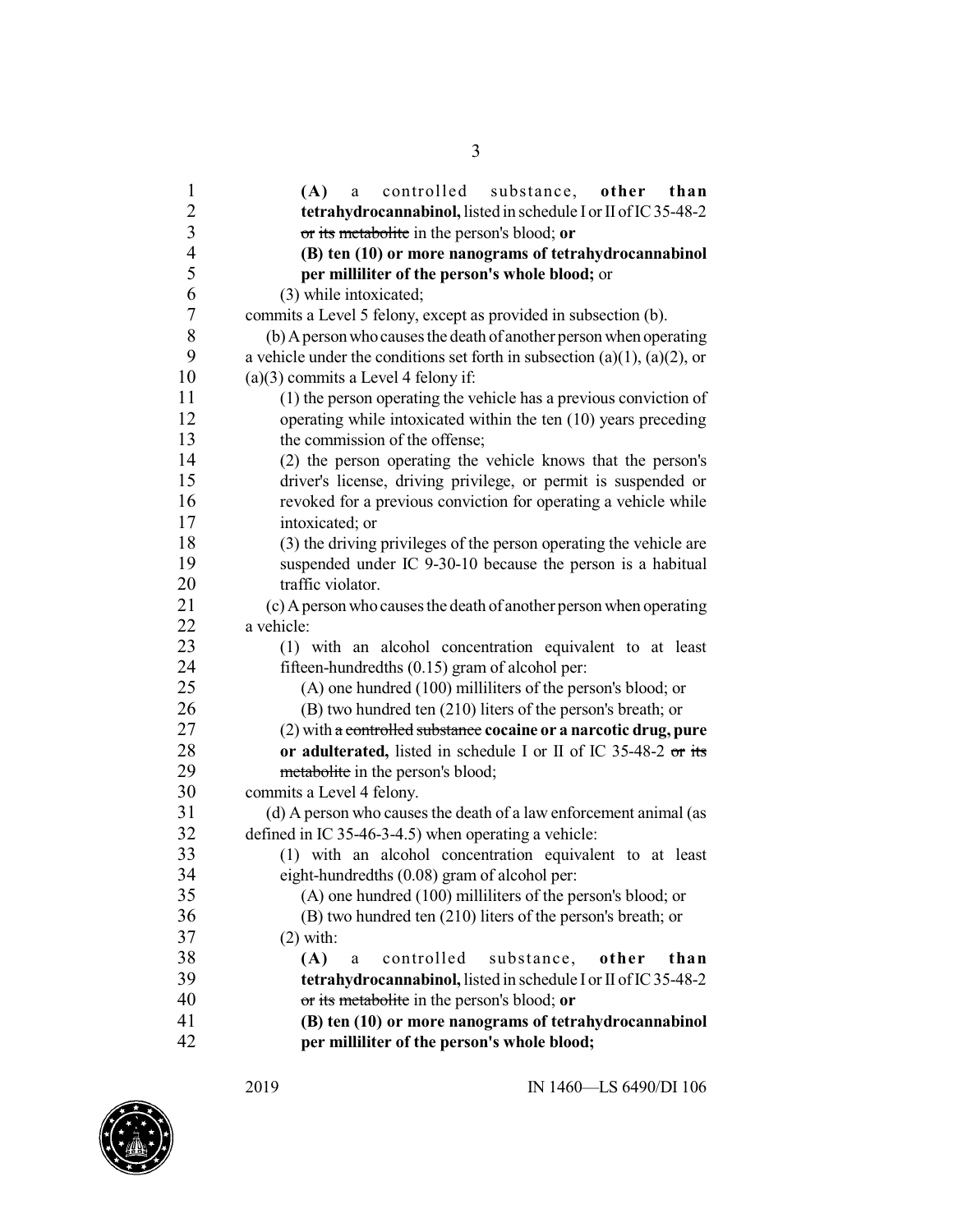commits a Level 6 felony.

| $\mathbf{I}$   | commus a Level o Telony.                                                     |
|----------------|------------------------------------------------------------------------------|
| $\frac{2}{3}$  | (e) A person who commits an offense under subsection $(a)$ , $(b)$ , $(c)$ , |
|                | or (d) commits a separate offense for each person or law enforcement         |
| $\overline{4}$ | animal whose death is caused by the violation of subsection (a), (b),        |
| 5              | $(c)$ , or $(d)$ .                                                           |
| 6              | (f) It is a defense under subsection (a), (b), (c), or (d) that the person   |
| 7              | accused of causing the death of another person or a law enforcement          |
| 8              | animal when operating a vehicle with a controlled substance listed in        |
| 9              | schedule I or II of IC 35-48-2 or its metabolite in the person's blood       |
| 10             | consumed the controlled substance in accordance with a valid                 |
| 11             | prescription or order of a practitioner (as defined in IC 35-48-1) who       |
| 12             | acted in the course of the practitioner's professional practice.             |
| 13             | SECTION 4. IC 9-30-15-3.5 IS ADDED TO THE INDIANA CODE                       |
| 14             | AS A NEW SECTION TO READ AS FOLLOWS [EFFECTIVE JULY                          |
| 15             | 1, 2019]: Sec. 3.5. (a) This section does not apply to the following:        |
| 16             | (1) Marijuana possessed by a person, other than the operator                 |
| 17             | of the motor vehicle, who is in the:                                         |
| 18             | (A) passenger compartment of a motor vehicle designed,                       |
| 19             | maintained, or used primarily for the transportation of                      |
| 20             | persons for compensation; or                                                 |
| 21             | (B) living quarters of a house coach or house trailer.                       |
| 22             | (2) Marijuana located in a fixed center console or other                     |
| 23             | similar fixed compartment that is locked.                                    |
| 24             | (3) Marijuana located:                                                       |
| 25             | (A) behind the last upright seat; or                                         |
| 26             | (B) in an area not normally occupied by a person;                            |
| 27             | in a motor vehicle that is not equipped with a trunk.                        |
| 28             | (b) A person in a motor vehicle who, while the motor vehicle is              |
| 29             | in operation or while the motor vehicle is located on the                    |
| 30             | right-of-way of a public highway, possesses marijuana in the                 |
| 31             | passenger compartment of the motor vehicle commits a Class C                 |
| 32             | infraction.                                                                  |
| 33             | (c) A violation of this section is not considered a moving traffic           |
| 34             | violation:                                                                   |
| 35             | (1) for purposes of IC 9-14-12-3; and                                        |
| 36             | (2) for which points are assessed by the bureau under the                    |
| 37             | point system.                                                                |
| 38             | SECTION 5. IC 9-30-15-4.5 IS ADDED TO THE INDIANA CODE                       |
| 39             | AS A NEW SECTION TO READ AS FOLLOWS [EFFECTIVE JULY                          |
| 40             | 1, 2019]: Sec. 4.5. The operator of a motor vehicle who knowingly            |
| 41             | or intentionally consumes marijuana while the motor vehicle is               |
| 42             | being operated upon a public highway commits a Class B                       |
|                |                                                                              |

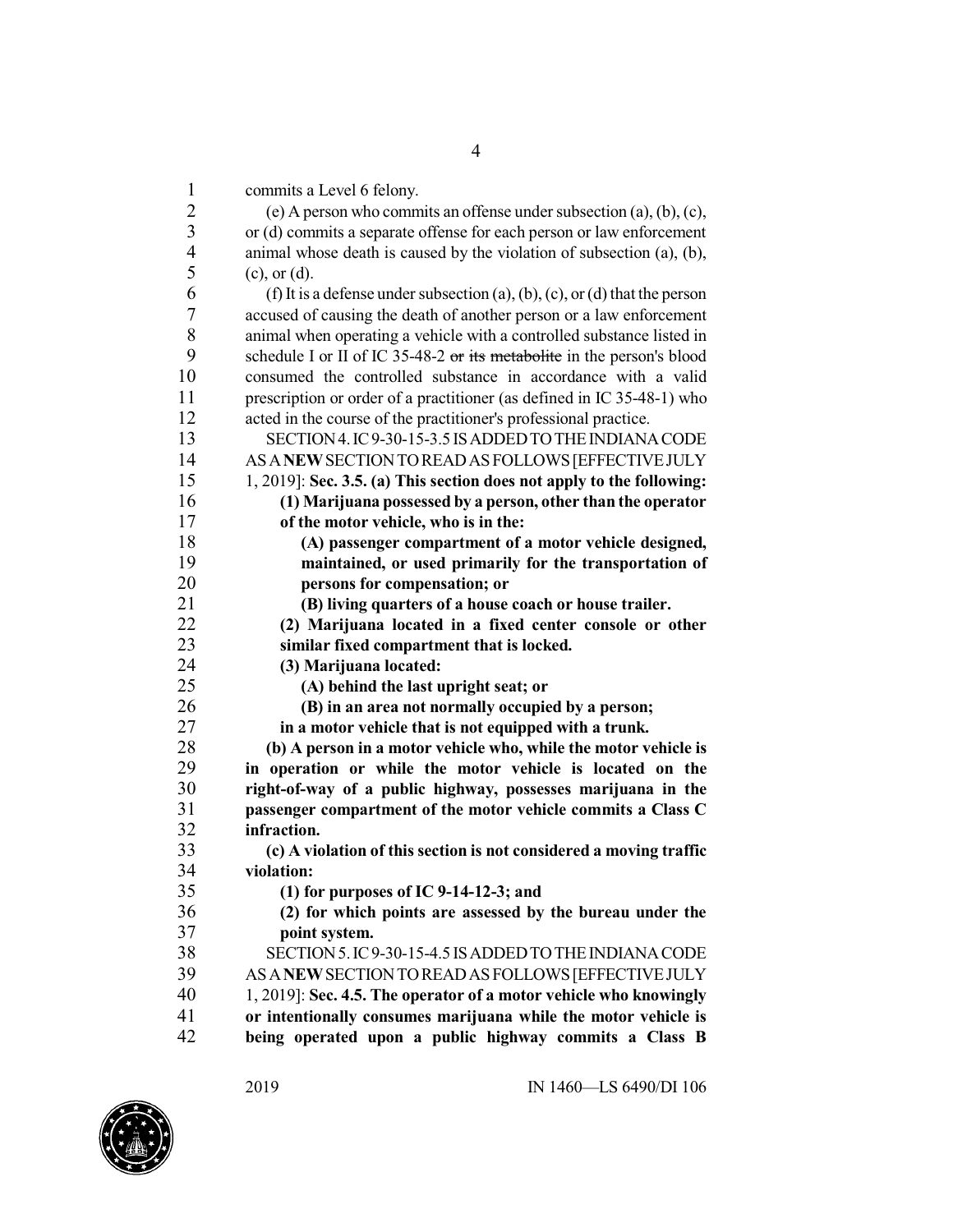**misdemeanor.** SECTION 6. IC 35-46-9-6, AS AMENDED BY P.L.63-2018, SECTION 4, ISAMENDED TO READ AS FOLLOWS [EFFECTIVE JULY 1, 2019]: Sec. 6. (a) Except as provided in subsections (b) and (c), a person who operates a motorboat while: (1) having an alcohol concentration equivalent (as defined in 7 IC 9-13-2-2.4) to at least eight-hundredths (0.08) gram of alcohol per:  $\begin{array}{ccc} 8 & \text{per:} \\ 9 & \text{O} \end{array}$  $($ A $)$  one hundred  $(100)$  milliliters of the person's blood; or (B) two hundred ten (210) liters of the person's breath; (2) having: **(A)** a controlled substance, **other than tetrahydrocannabinol,** listed in schedule I or II of IC 35-48-2 or its metabolite in the person's body **blood; or (B) ten (10) or more nanograms of tetrahydrocannabinol per milliliter of the person's whole blood;** or (3) intoxicated; commits a Class C misdemeanor. (b) The offense is a Level 6 felony if: (1) the person has a previous conviction under: (A) IC 14-1-5 (repealed); (B) IC 14-15-8-8 (repealed); or 23 (C) this chapter; or<br>24 (2) the offense results i (2) the offense results in serious bodily injury to another person. (c) The offense is a Level 5 felony if the offense results in the death of another person. 27 (d) It is a defense to a prosecution under subsection (a)(2) that the accused person consumed the controlled substance in accordance with a valid prescription or order of a practitioner (as defined in IC 35-48-1-24) who acted in the course of the practitioner's 31 professional practice.<br>32 SECTION 7. IC 3 SECTION 7. IC 35-48-4-11, AS AMENDED BY P.L.153-2018, SECTION26,ISAMENDEDTOREADASFOLLOWS[EFFECTIVE JULY 1, 2019]: Sec. 11. (a) A person who: (1) knowingly or intentionally possesses (pure or adulterated): **(A) more than one (1) ounce of** marijuana, **ifthe person is at least twenty-one (21) years of age; (B) marijuana, if the person is less than twenty-one (21) years of age; (C)** hash oil; **(D)** hashish; or **(E)** salvia;